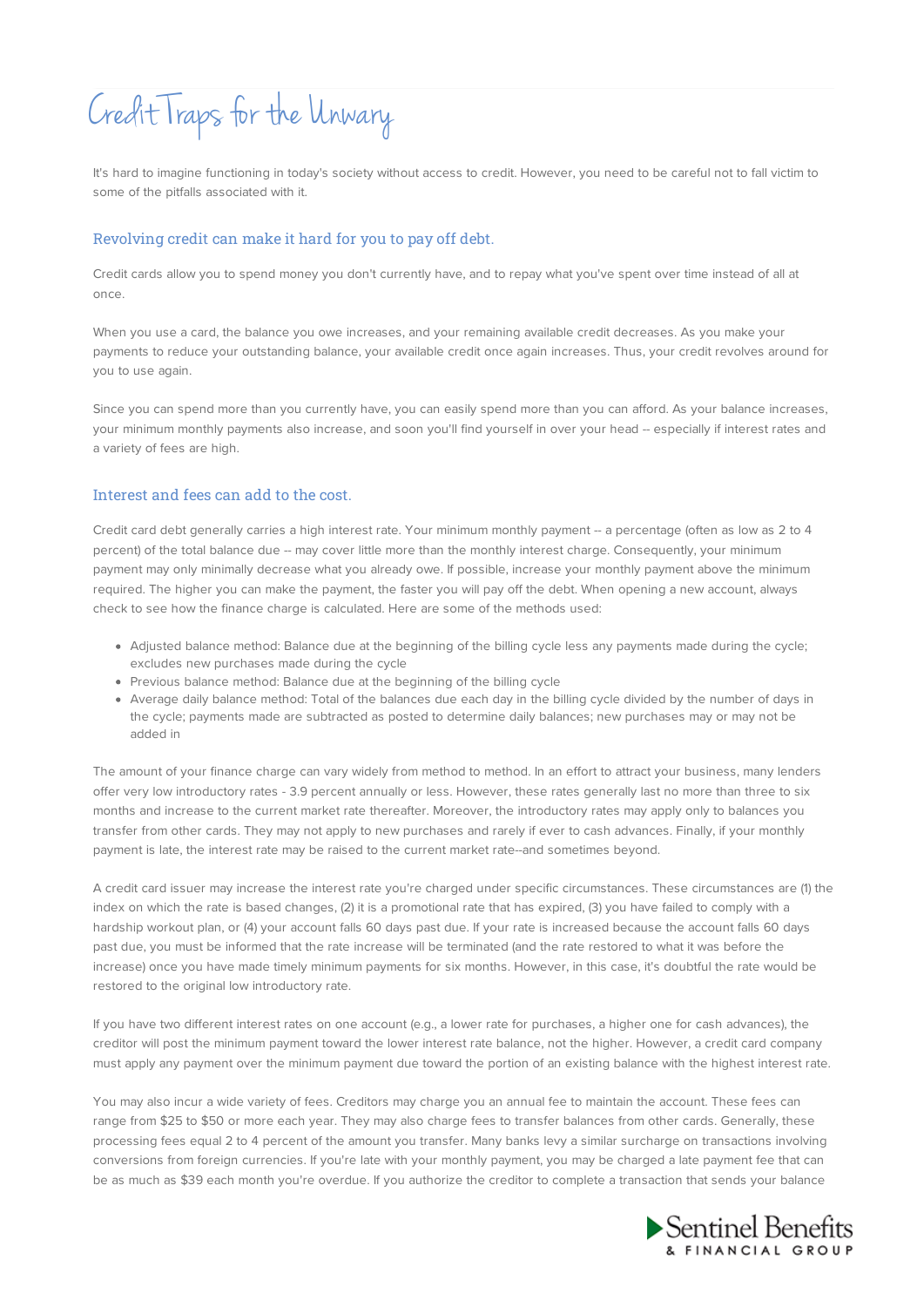over your approved credit limit, you will be assessed an over limit fee.

When these fees add up, you may find that making your minimum monthly payment won't bring your balances down. In fact, your balance will increase if your monthly payment isn't greater than the accumulated interest and fees due, since these unpaid charges become a part of the principal you owe. Moreover, your account may then be considered past due and reported as such to the credit bureaus.

#### If you surf your debt, beware of the wake.

You may periodically transfer your balance from one introductory offer to the next. This is known as surfing. Done successfully, surfing lets you avoid the higher interest charges that your debt would incur when the original card offer expires. By the time the interest rate on the original card increases, you've surfed over to a new offer at another low rate.

Although surfing helps keep your interest charges to a minimum, it's not without pitfalls. You may be offered a low rate only on balance transfers; if new purchases and cash advances are billed at a higher interest rate, these charges could offset the savings you would otherwise enjoy. Moreover, as creditors move to counteract the surfing trend, many stipulate that if you transfer balances to another card within a certain time after opening your account, you'll be retroactively charged a higher rate of interest on the amount you transfer. Thus, surfing before this time period is up eliminates the savings.